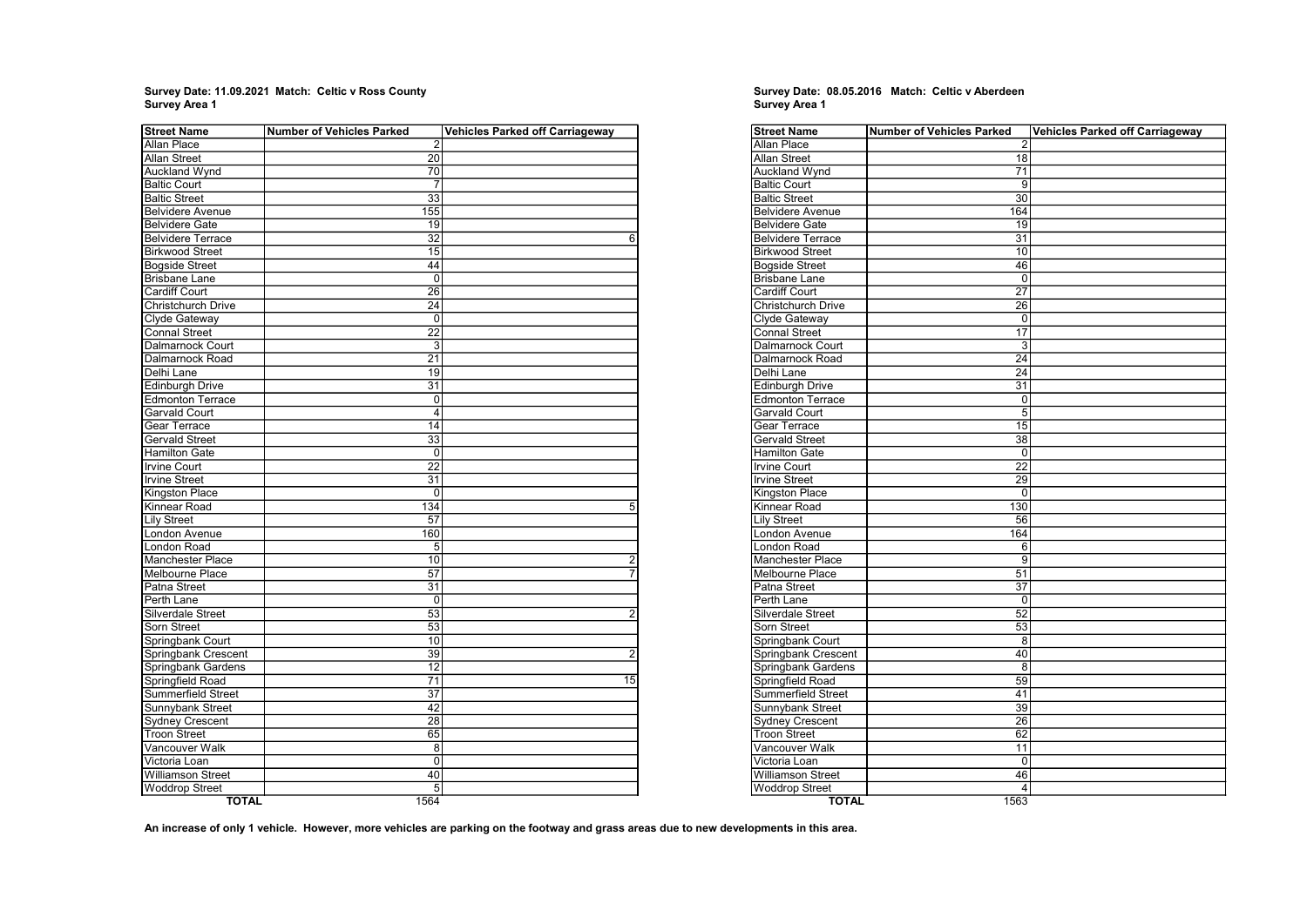## Survey Date: 11.09.2021 Match: Celtic v Ross County Survey Date: 08.05.2016 Match: Celtic v Aberdeen Survey Area 2

| <b>Street Name</b>         | <b>Number of Vehicles Parked</b> | <b>Vehicles Parked off Carriageway</b> |
|----------------------------|----------------------------------|----------------------------------------|
| <b>Albany Street</b>       | 16                               |                                        |
| Alma Street                | 14                               |                                        |
| Arrol Road                 | 44                               |                                        |
| <b>Baltic Place</b>        | 51                               |                                        |
| <b>Baltic Street</b>       | 68                               |                                        |
| <b>Barrowfield Drive</b>   | 36                               |                                        |
| <b>Barrowfield Gardens</b> | 20                               |                                        |
| <b>Barrowfield Gate</b>    | 36                               |                                        |
| <b>Barrowfield Place</b>   | 25                               |                                        |
| <b>Barrowfield Street</b>  | 90                               |                                        |
| <b>Bernard Street</b>      | 89                               |                                        |
| <b>Bernard Terrace</b>     | 97                               |                                        |
| <b>Boden Street</b>        | 102                              |                                        |
| Camlachie Street           | 39                               |                                        |
| Clyde Gateway              | 0                                |                                        |
| Crownpoint Road            | 28                               |                                        |
| Dalmarnock Drive           | 44                               |                                        |
| Dalmarnock Road            | 73                               |                                        |
| Dalserf Court              | $\overline{2}$                   |                                        |
| Dalserf Gardens            | 10                               |                                        |
| Dalserf Place              | 17                               |                                        |
| Dalserf Street             | 28                               |                                        |
| Dunn Street                | 111                              |                                        |
| Fairbairn Path             | 22                               |                                        |
| Fielden Place              | 28                               |                                        |
| <b>Fielden Street</b>      | 0                                |                                        |
| <b>Frazer Street</b>       | 28                               |                                        |
| <b>Heron Street</b>        | 0                                |                                        |
| Law Street                 | 41                               |                                        |
| Montgomery Street          | $\mathbf{1}$                     |                                        |
| Mordaunt Street            | 31                               | 5                                      |
| Mountainblue Street        | 7                                |                                        |
| Nuneaton Street            | *33                              |                                        |
| Overtown Place             | $\overline{2}$                   |                                        |
| Overtown Street            | 13                               |                                        |
| Queen Mary Street          | 118                              |                                        |
| <b>Ruby Street</b>         | 11                               |                                        |
| Stamford Place             | 10                               |                                        |
| <b>Stamford Road</b>       | 9                                |                                        |
| <b>Stamford Gate</b>       | 14                               |                                        |
| <b>Stamford Street</b>     | 81                               |                                        |
| <b>Walkinshaw Street</b>   | 18                               |                                        |
| Yate Grove                 | $\overline{2}$                   |                                        |
| Yate Road                  | $\overline{2}$                   |                                        |
| <b>Yate Street</b>         | 30                               |                                        |
| <b>TOTAL</b>               | 1508                             |                                        |

## Survey Date: 08.05.2016 Match: Celtic v Aberdeen<br>Survey Area 2

| <b>Street Name</b>         | <b>Number of Vehicles Parked</b> | Vehicles Parked off Carriageway |
|----------------------------|----------------------------------|---------------------------------|
| <b>Albany Street</b>       | 24                               |                                 |
| Alma Street                | 18                               |                                 |
| <b>Arrol Road</b>          | 46                               |                                 |
| <b>Baltic Place</b>        | 60                               |                                 |
| <b>Baltic Street</b>       | 81                               |                                 |
| <b>Barrowfield Drive</b>   | 43                               |                                 |
| <b>Barrowfield Gardens</b> | 24                               |                                 |
| <b>Barrowfield Gate</b>    | 34                               |                                 |
| <b>Barrowfield Place</b>   | 27                               |                                 |
| <b>Barrowfield Street</b>  | 98                               |                                 |
| <b>Bernard Street</b>      | 101                              |                                 |
| <b>Bernard Terrace</b>     | 102                              |                                 |
| <b>Boden Street</b>        | 106                              |                                 |
| Camlachie Street           | 44                               |                                 |
| Clyde Gateway              | $\mathbf 0$                      |                                 |
| <b>Crownpoint Road</b>     | 27                               |                                 |
| Dalmarnock Drive           | 57                               |                                 |
| Dalmarnock Road            | 101                              |                                 |
| Dalserf Court              | 1                                |                                 |
| Dalserf Gardens            | 5                                |                                 |
| Dalserf Place              | 20                               |                                 |
| Dalserf Street             | 31                               |                                 |
| Dunn Street                | 105                              |                                 |
| Fairbairn Path             | 26                               |                                 |
| <b>Fielden Place</b>       | 26                               |                                 |
| <b>Fielden Street</b>      | 0                                |                                 |
| Frazer Street              | 33                               |                                 |
| <b>Heron Street</b>        | $\mathbf 0$                      |                                 |
| Law Street                 | 36                               |                                 |
| Montgomery Street          | $\overline{2}$                   |                                 |
| <b>Mordaunt Street</b>     | 1                                |                                 |
| Mountainblue Street        | $\overline{7}$                   |                                 |
| Nuneaton Street            | 24                               |                                 |
| Overtown Place             | $\overline{2}$                   |                                 |
| Overtown Street            | 15                               |                                 |
| Queen Mary Street          | 124                              |                                 |
| <b>Ruby Street</b>         | 40                               |                                 |
| <b>Stamford Place</b>      | 15                               |                                 |
| <b>Stamford Road</b>       | 5                                |                                 |
| <b>Stamford Gate</b>       | 16                               |                                 |
| <b>Stamford Street</b>     | 89                               |                                 |
| Walkinshaw Street          | 22                               |                                 |
| Yate Grove                 | $\overline{2}$                   |                                 |
| Yate Road                  | $\overline{2}$                   |                                 |
| <b>Yate Street</b>         | 33                               |                                 |
| <b>TOTAL</b>               | 1675                             |                                 |

\*28 of the 33 vehicles parked on Nuneaton Street were coaches.

A decrease of 134 vehicles parked in this area. However, this could be due to the various developments currently ongoing in this area.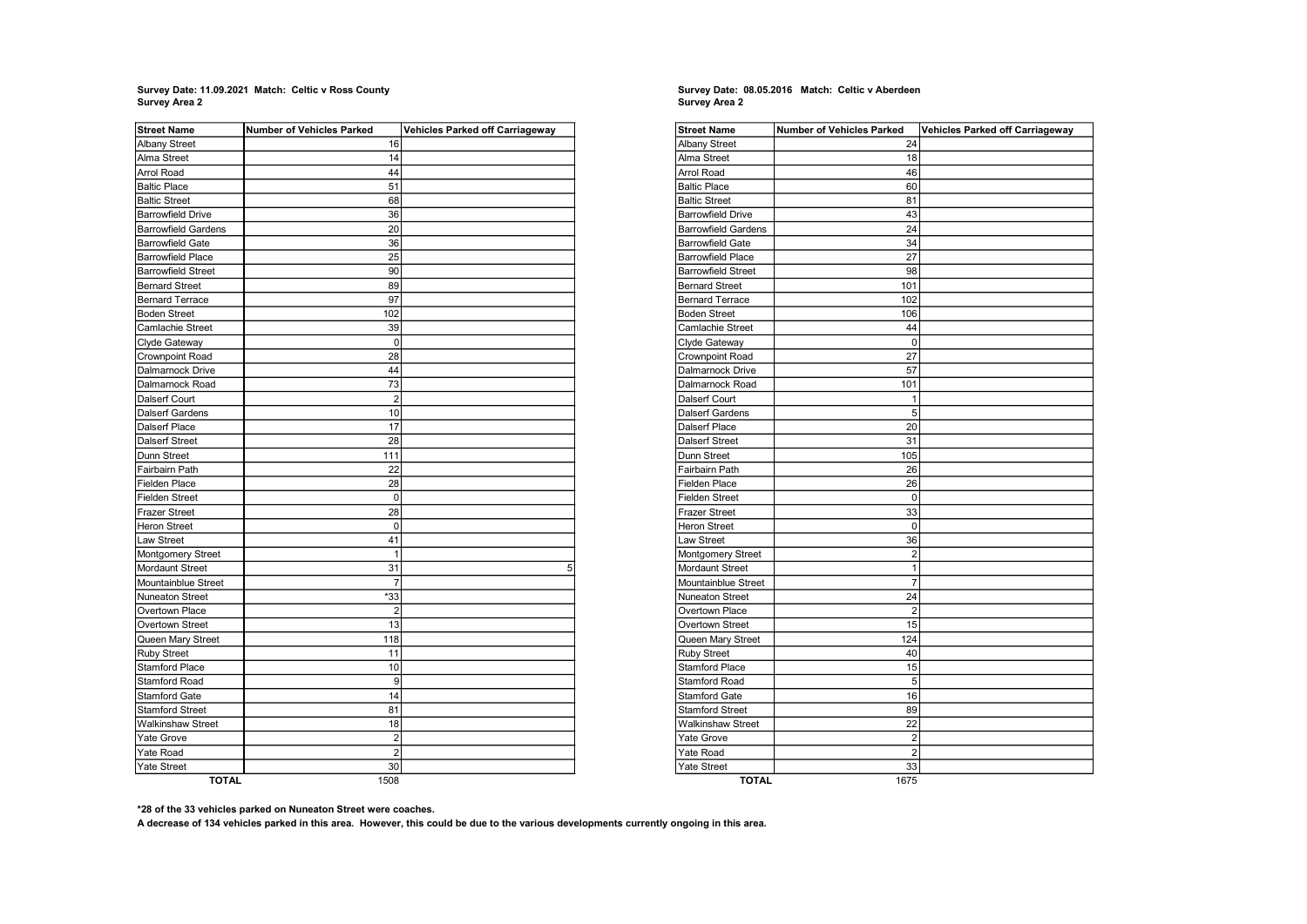#### Ì. Survey Date: 11.09.2021 Match: Celtic v Ross County Survey Area 3

| <b>Street Name</b>       | <b>Number of Vehicles Parked</b> | <b>Vehicles Parked off Carriageway</b> |
|--------------------------|----------------------------------|----------------------------------------|
| Abernethy Street         |                                  |                                        |
| Aitken Street            |                                  |                                        |
| Appin Crescent           |                                  |                                        |
| Appin Road               |                                  |                                        |
| <b>Bellgrove Street</b>  |                                  |                                        |
| Bengairn Street          |                                  |                                        |
| <b>Biggar Street</b>     |                                  |                                        |
| <b>Brandon Street</b>    |                                  |                                        |
| Carntyne Road            |                                  |                                        |
| Comelypark Street        |                                  |                                        |
| Corsock Street           |                                  |                                        |
| Dreghorn Street          |                                  |                                        |
| Duke Street              |                                  |                                        |
| Dunragit Street          |                                  |                                        |
| <b>Fleming Street</b>    |                                  |                                        |
| Gallowgate               |                                  |                                        |
| Gateside Street          |                                  |                                        |
| Glendale Place           |                                  |                                        |
| Glendale Street          |                                  |                                        |
| <b>Glenpark Street</b>   |                                  |                                        |
| <b>Millerston Street</b> |                                  |                                        |
| Slatefield Street        |                                  |                                        |
| <b>Sword Street</b>      |                                  |                                        |
| <b>Todd Street</b>       |                                  |                                        |
| <b>Whitevale Street</b>  |                                  |                                        |
| <b>TOTAL</b>             |                                  | $\Omega$                               |

### Survey Area 3 Survey Date: 08.05.2016 Match: Celtic v Aberdeen

| <b>Street Name</b>       | <b>Number of Vehicles Parked</b> | <b>Vehicles Parked off Carriageway</b> |
|--------------------------|----------------------------------|----------------------------------------|
| <b>Abernethy Street</b>  | 6                                |                                        |
| Aitken Street            | 24                               |                                        |
| <b>Appin Crescent</b>    | 5                                |                                        |
| Appin Road               | 21                               |                                        |
| <b>Bellgrove Street</b>  | 26                               |                                        |
| <b>Bengairn Street</b>   | 24                               |                                        |
| <b>Biggar Street</b>     | $\overline{2}$                   |                                        |
| <b>Brandon Street</b>    | 55                               |                                        |
| Carntyne Road            | 54                               |                                        |
| <b>Comelypark Street</b> | 43                               |                                        |
| <b>Corsock Street</b>    | 54                               |                                        |
| Dreghorn Street          | 13                               |                                        |
| Duke Street              | 64                               | 14                                     |
| Dunragit Street          | 13                               |                                        |
| <b>Fleming Street</b>    | $\Omega$                         |                                        |
| Gallowgate               | 64                               |                                        |
| Gateside Street          | 10                               |                                        |
| Glendale Place           | 25                               |                                        |
| <b>Glendale Street</b>   | 13                               |                                        |
| <b>Glenpark Street</b>   | 3                                |                                        |
| <b>Millerston Street</b> | 0                                |                                        |
| <b>Slatefield Street</b> | 54                               |                                        |
| <b>Sword Street</b>      | 10                               |                                        |
| <b>Todd Street</b>       | 36                               |                                        |
| <b>Whitevale Street</b>  | 113                              |                                        |
| <b>TOTAL</b>             | 732                              |                                        |

Traffic survey not carried out in this area due to resources.